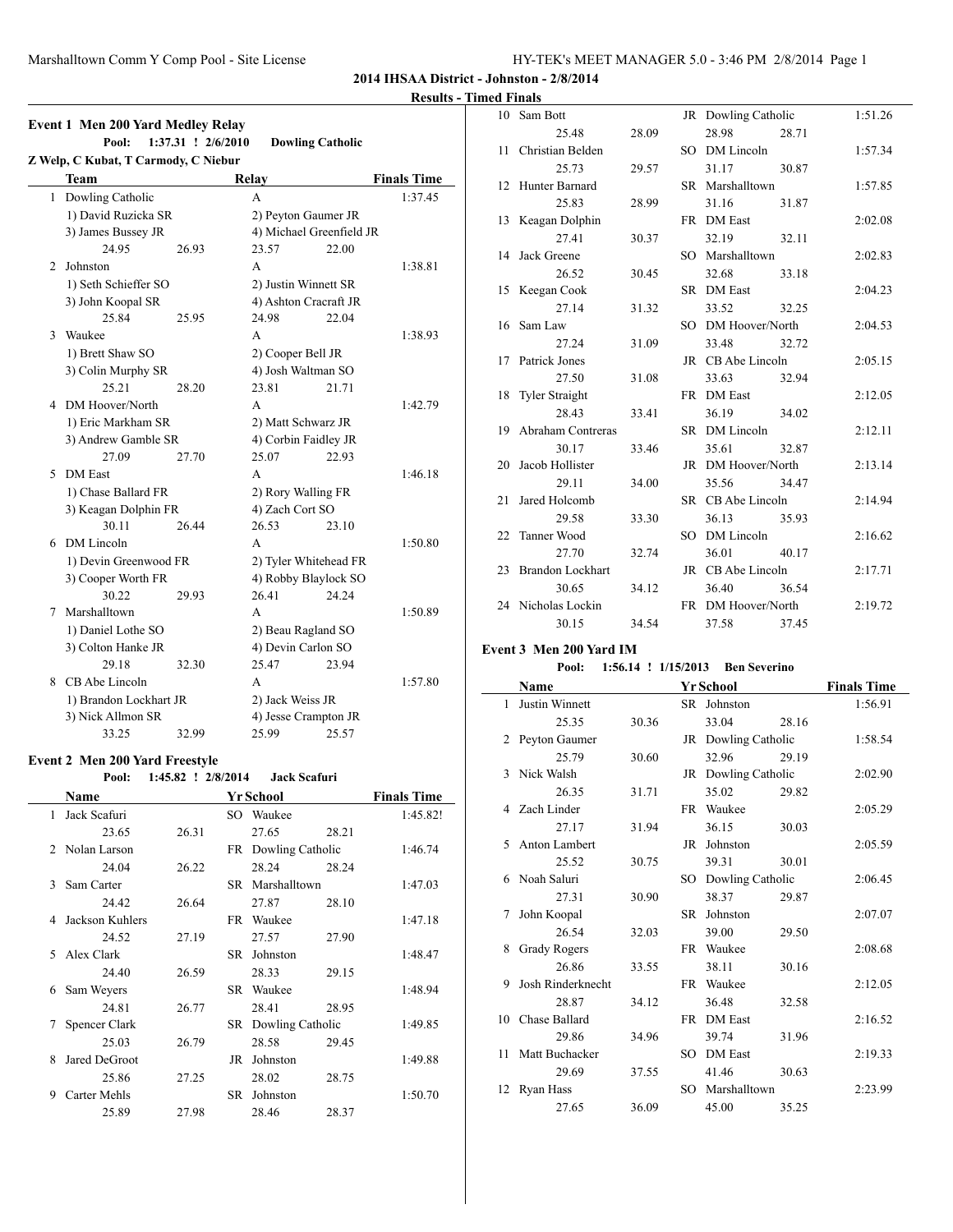**Results - Timed Finals**

|    | (Event 3 Men 200 Yard IM) |       |                    |       |                    |
|----|---------------------------|-------|--------------------|-------|--------------------|
|    | Name                      |       | Yr School          |       | <b>Finals Time</b> |
|    | 13 Zach Devine            |       | JR Marshalltown    |       | 2:28.88            |
|    | 30.08                     | 38.22 | 45.35              | 35.23 |                    |
|    | 14 James Drummer          |       | SO Marshalltown    |       | 2:30.30            |
|    | 31.94                     | 40.37 | 42.51              | 35.48 |                    |
|    | 15 Colton Preston         |       | JR DM Hoover/North |       | 2:30.48            |
|    | 33.08                     | 36.98 | 44.96 35.46        |       |                    |
|    | 16 Alec Haltom            |       | FR DM Lincoln      |       | 2:31.16            |
|    | 29.95                     | 39.90 | 43.33              | 37.98 |                    |
|    | 17 Kevin Branigan         |       | SO CB Abe Lincoln  |       | 2:31.75            |
|    | 31.60                     | 38.72 | 47.79              | 33.64 |                    |
| 18 | Jack Weiss                |       | JR CB Abe Lincoln  |       | 2:37.02            |
|    | 34.50                     | 43.05 | 42.10 37.37        |       |                    |
| 19 | Dylan Jeffrey             |       | JR DM Hoover/North |       | 2:42.07            |
|    | 36.53                     | 43.50 | 46.80              | 35.24 |                    |
| 20 | Wyatt Baker               |       | SO DM East         |       | 2:42.63            |
|    | 34.27                     | 44.56 | 48.71              | 35.09 |                    |
| 21 | Yu-Min Cheon              |       | JR DM Hoover/North |       | 2:44.42            |
|    | 35.78                     | 42.49 | 48.13              | 38.02 |                    |
|    |                           |       |                    |       |                    |

## **Event 4 Men 50 Yard Freestyle**

| Pool: |  |  |  | 21.29 ! 1/15/2013 Jonathan Fiepke |
|-------|--|--|--|-----------------------------------|
|-------|--|--|--|-----------------------------------|

| Name                 |     |                 | <b>Finals Time</b>                                                                                                                                                                    |
|----------------------|-----|-----------------|---------------------------------------------------------------------------------------------------------------------------------------------------------------------------------------|
| Stjepan Fiolic       | SO  | Johnston        | 21.82                                                                                                                                                                                 |
| John Carmody         |     |                 | 21.85                                                                                                                                                                                 |
| Josh Waltman         | SO  | Waukee          | 21.94                                                                                                                                                                                 |
| Blair Van Staalduine | JR  | Marshalltown    | 22.22                                                                                                                                                                                 |
| Ashton Cracraft      | JR  | Johnston        | 22.24                                                                                                                                                                                 |
| Carter Worth         | SR. |                 | 22.47                                                                                                                                                                                 |
| Dawson Kerr          | JR. | Johnston        | 22.57                                                                                                                                                                                 |
| Neal Conn            |     |                 | 22.79                                                                                                                                                                                 |
| Gus Muenzenmay       | FR  | Waukee          | 23.06                                                                                                                                                                                 |
| Zach Cort            | SO  | <b>DM</b> East  | 23.32                                                                                                                                                                                 |
| <b>Tanner Pingel</b> | SO  | Waukee          | 23.39                                                                                                                                                                                 |
| Nick Oliver          |     |                 | 23.44                                                                                                                                                                                 |
| Eric Markham         | SR. | DM Hoover/North | 23.47                                                                                                                                                                                 |
| <b>Blake Sunkle</b>  | SR. |                 | 24.56                                                                                                                                                                                 |
| Lane Galvin          | SR. | <b>DM</b> East  | 24.61                                                                                                                                                                                 |
| Jack Greene          | SO  | Marshalltown    | 24.64                                                                                                                                                                                 |
| Devin Carlon         | SO  | Marshalltown    | 24.70                                                                                                                                                                                 |
| Robby Blaylock       | SO  | DM Lincoln      | 25.23                                                                                                                                                                                 |
| Lucas Signor         | JR  | DM Lincoln      | 25.27                                                                                                                                                                                 |
| Jesse Crampton       | JR  | CB Abe Lincoln  | 25.99                                                                                                                                                                                 |
| Alex Condon          | SO  | DM Hoover/North | 26.23                                                                                                                                                                                 |
| Zane Taylor          |     |                 | 26.50                                                                                                                                                                                 |
| Nick Warneke         |     |                 | 27.36                                                                                                                                                                                 |
| Stephen Toothman     |     |                 | 29.88                                                                                                                                                                                 |
|                      |     |                 | <b>Yr School</b><br>SR Dowling Catholic<br>DM Lincoln<br>SR Dowling Catholic<br>FR Dowling Catholic<br><b>DM</b> East<br>JR CB Abe Lincoln<br>FR CB Abe Lincoln<br>FR DM Hoover/North |

#### **Event 5 Men 100 Yard Butterfly**

### **Pool: 50.10 ! 1/11/2014 R J Hemmingsen Name Vr School Finals Time**

|   | гуание               |       | т г эспоог          | гинану типе |
|---|----------------------|-------|---------------------|-------------|
|   | James Bussey         |       | JR Dowling Catholic | 53.08       |
|   | 25.01                | 28.07 |                     |             |
|   | 2 Michael Greenfield |       | JR Dowling Catholic | 53.93       |
|   | 25.23                | 28.70 |                     |             |
| 3 | <b>Brett Shaw</b>    |       | Waukee<br>SO.       | 54.24       |
|   | 24.74                | 29.50 |                     |             |

| 4  | Colin Murphy      |       | SR  | Waukee             | 54.34          |
|----|-------------------|-------|-----|--------------------|----------------|
|    | 24.85             | 29.49 |     |                    |                |
| 5  | Sam Carter        |       | SR  | Marshalltown       | 54.48          |
|    | 25.49             | 28.99 |     |                    |                |
| 6  | Gus Muenzenmay    |       |     | FR Waukee          | 55.15          |
|    | 25.70             | 29.45 |     |                    |                |
| 7  | John Koopal       |       | SR  | Johnston           | 55.83          |
|    | 26.06             | 29.77 |     |                    |                |
| 8  | Ryan Gaumer       |       | FR  | Dowling Catholic   | 56.03          |
|    | 25.70             | 30.33 |     |                    |                |
| 9  | Seth Schieffer    |       | SO  | Johnston           | 56.24          |
|    | 26.30             | 29.94 |     |                    |                |
| 10 | Cole Podhajshy    |       | SO. | Marshalltown       | 58.30          |
|    | 26.71             | 31.59 |     |                    |                |
| 11 | Tom Chidley       |       |     | JR DM Lincoln      | 58.72          |
|    | 26.96             | 31.76 |     |                    |                |
| 12 | Colton Hanke      |       | JR  | Marshalltown       | 58.92          |
|    | 27.17             | 31.75 |     |                    |                |
| 13 | Josh Hjelmaas     |       | SR  | Johnston           | 59.48          |
|    | 27.19             | 32.29 |     |                    |                |
| 14 | Nick Allmon       |       |     | SR CB Abe Lincoln  | 59.70          |
|    | 27.41             | 32.29 |     |                    |                |
| 15 | Keagan Dolphin    |       |     | FR DM East         | 1:03.30        |
|    | 28.23             | 35.07 |     |                    |                |
| 16 | Matt Buchacker    |       | SO. | <b>DM</b> East     | 1:03.89        |
|    | 29.98             | 33.91 |     |                    |                |
| 17 | Jesse Crampton    |       | JR  | CB Abe Lincoln     | 1:08.17        |
|    | 30.80             | 37.37 |     |                    |                |
| 18 | Abraham Contreras |       |     | SR DM Lincoln      | 1:10.38        |
|    | 31.76             | 38.62 |     |                    |                |
| 19 | Nicholas Lockin   |       |     | FR DM Hoover/North | 1:16.06        |
|    | 33.40             | 42.66 |     |                    |                |
| 20 | Eldon Warner      |       |     | JR CB Abe Lincoln  | 1:21.16        |
|    | 35.75             | 45.41 |     |                    |                |
|    | Abel Lara         |       | SО  | <b>DM</b> East     | D <sub>O</sub> |
|    | 38.12             | 51.02 |     |                    |                |

### **Event 6 Men 100 Yard Freestyle**

# **Pool: 46.59 ! 1/15/2013 Jonathan Fiepke**

|             | Name                 |       |     | Yr School           | <b>Finals Time</b> |  |  |
|-------------|----------------------|-------|-----|---------------------|--------------------|--|--|
| 1           | Stjepan Fiolic       |       |     | SO Johnston         | 48.51              |  |  |
|             | 22.97                | 25.54 |     |                     |                    |  |  |
| $2^{\circ}$ | Ashton Cracraft      |       | JR. | Johnston            | 48.63              |  |  |
|             | 23.50                | 25.13 |     |                     |                    |  |  |
| 3           | David Ruzicka        |       |     | SR Dowling Catholic | 48.77              |  |  |
|             | 23.79                | 24.98 |     |                     |                    |  |  |
|             | 4 Nolan Larson       |       |     | FR Dowling Catholic | 48.96              |  |  |
|             | 23.96                | 25.00 |     |                     |                    |  |  |
| 5.          | John Carmody         |       |     | SR Dowling Catholic | 49.13              |  |  |
|             | 23.55                | 25.58 |     |                     |                    |  |  |
| 6           | Blair Van Staalduine |       |     | JR Marshalltown     | 49.50              |  |  |
|             | 23.36                | 26.14 |     |                     |                    |  |  |
| 7           | Alex Clark           |       |     | SR Johnston         | 49.59              |  |  |
|             | 23.85                | 25.74 |     |                     |                    |  |  |
| 8           | Josh Waltman         |       | SO. | Waukee              | 49.70              |  |  |
|             | 23.62                | 26.08 |     |                     |                    |  |  |
| 9           | Carter Worth         |       |     | SR DM Lincoln       | 50.37              |  |  |
|             | 23.34                | 27.03 |     |                     |                    |  |  |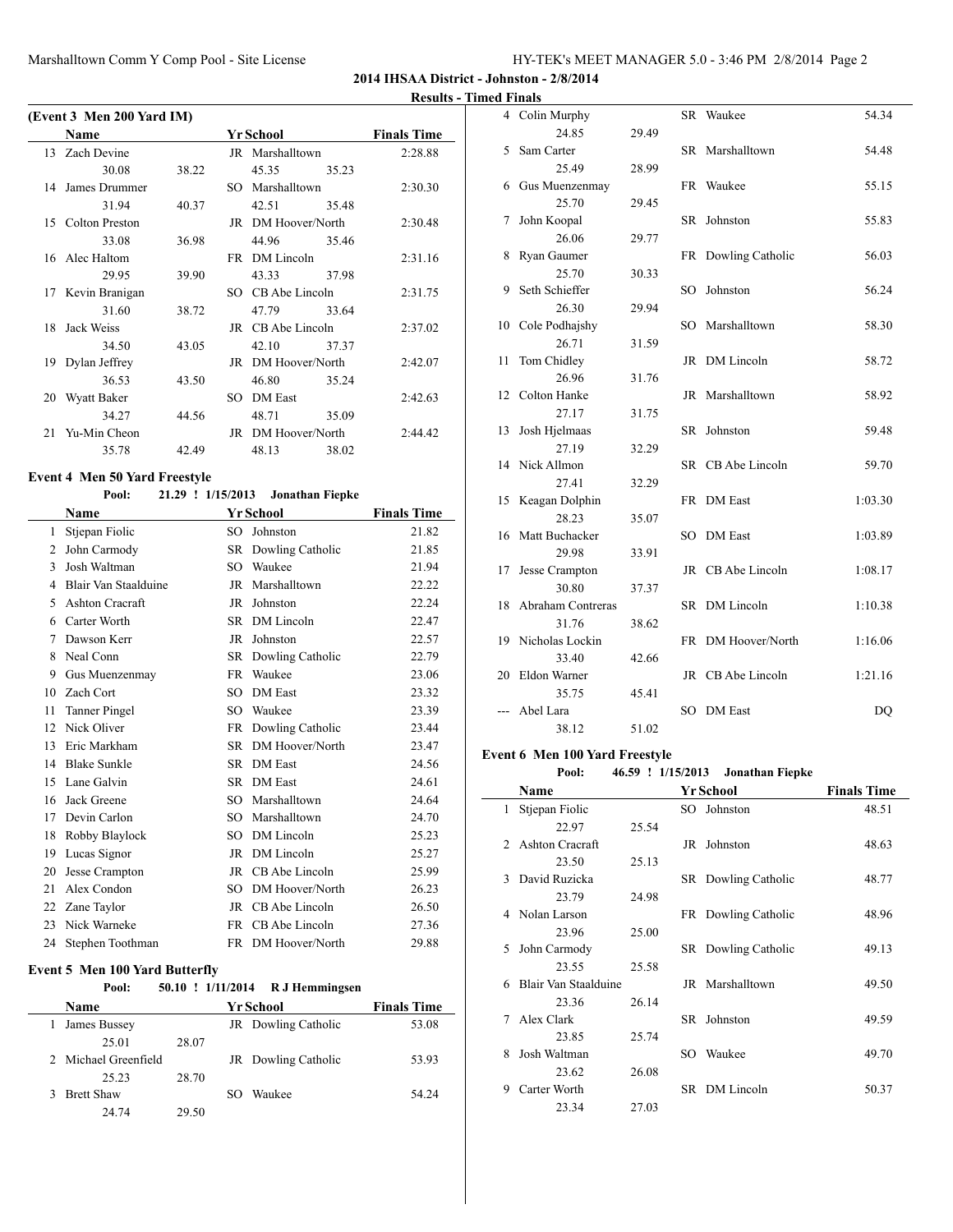|                                       |                    |                     |       | <b>Results - Timed Finals</b> |                           |                |                            |       |         |
|---------------------------------------|--------------------|---------------------|-------|-------------------------------|---------------------------|----------------|----------------------------|-------|---------|
| (Event 6 Men 100 Yard Freestyle)      |                    |                     |       |                               | 6 Ben Kramer              |                | SO Johnston                |       | 5:00.19 |
| Name                                  |                    | <b>Yr School</b>    |       | <b>Finals Time</b>            | 24.02                     | 27.45          | 29.72                      | 30.91 |         |
| 10 Tanner Pingel                      |                    | SO Waukee           |       | 50.64                         | 31.29                     | 31.69          | 31.59                      | 32.28 |         |
| 24.45                                 | 26.19              |                     |       |                               | 32.16                     | 29.08          |                            |       |         |
| 11 Andrew Gamble                      |                    | SR DM Hoover/North  |       | 50.83                         | 7 Sam Weyers              |                | SR Waukee                  |       | 5:00.38 |
| 24.01                                 | 26.82              |                     |       |                               | 25.97                     | 27.91          | 29.08                      | 30.06 |         |
| 12 Rory Walling                       |                    | FR DM East          |       | 51.41                         | 30.47                     | 31.14          | 31.77                      | 31.65 |         |
| 24.16                                 | 27.25              |                     |       |                               | 31.83                     | 30.50          |                            |       |         |
| 13 Cooper Bell                        |                    | JR Waukee           |       | 51.51                         | 8 Connor McMillin         |                | JR Dowling Catholic        |       | 5:01.47 |
| 24.54                                 | 26.97              |                     |       |                               | 27.10                     | 29.76          | 29.93                      | 30.38 |         |
| 14 Zach Cort                          |                    | SO DM East          |       | 52.42                         | 30.69                     | 30.90          | 31.07                      | 31.01 |         |
| 25.01                                 | 27.41              |                     |       |                               | 30.52                     | 30.11          |                            |       |         |
| 15 Cooper Worth                       |                    | FR DM Lincoln       |       | 52.75                         | 9 Sam Bott                |                | JR Dowling Catholic        |       | 5:02.87 |
| 24.95                                 | 27.80              |                     |       |                               | 26.88                     | 29.59          | 30.71                      | 31.10 |         |
| 16 Hunter Barnard                     |                    | SR Marshalltown     |       | 52.83                         | 30.95                     | 31.12          | 30.54                      | 31.33 |         |
| 25.51                                 | 27.32              |                     |       |                               | 30.60                     | 30.05          |                            |       |         |
| 17 Devin Carlon                       |                    | SO Marshalltown     |       | 55.08                         | 10 Max Culbert            |                | JR Johnston                |       | 5:05.21 |
| 26.15                                 | 28.93              |                     |       |                               | 26.88                     | 29.66          | 30.29                      | 30.77 |         |
| 18 Ross Welsher                       |                    | SO DM East          |       | 56.85                         | 30.95                     | 31.43          | 31.32                      | 31.34 |         |
| 26.67                                 | 30.18              |                     |       |                               | 31.62                     | 30.95          |                            |       |         |
| 19 Robby Blaylock                     |                    | SO DM Lincoln       |       | 57.19                         | 11 Cole Podhajshy         |                | SO Marshalltown            |       | 5:24.57 |
| 27.03                                 | 30.16              |                     |       |                               | 27.70                     | 30.93          | 32.68                      | 33.02 |         |
| 20 Alex Condon                        |                    | SO DM Hoover/North  |       | 58.70                         | 33.08                     | 33.47          | 33.06                      | 33.57 |         |
| 28.44                                 | 30.26              |                     |       |                               | 34.03                     | 33.03          |                            |       |         |
| 21 Cole Gallo                         |                    | FR CB Abe Lincoln   |       | 58.72                         | 12 Daniel Lothe           |                | SO Marshalltown            |       | 5:24.59 |
| 27.68                                 | 31.04              |                     |       |                               | 26.93                     | 31.01          | 33.49                      | 33.23 |         |
| 22 Charles Kendeigh                   |                    | SR DM Hoover/North  |       | 59.20                         | 34.66                     | 33.34          | 34.00                      | 33.66 |         |
| 26.66                                 | 32.54              |                     |       |                               | 33.31                     | 30.96          |                            |       |         |
| 23 Zane Taylor                        |                    | JR CB Abe Lincoln   |       | 59.86                         | 13 Sam Law                |                | SO DM Hoover/North         |       | 5:31.93 |
| 28.49                                 | 31.37              |                     |       |                               | 28.23                     | 31.46          | 32.84                      | 33.42 |         |
| 24 Nick Warneke                       |                    | FR CB Abe Lincoln   |       | 1:01.42                       | 33.79                     | 34.34          | 34.44                      | 34.94 |         |
| 30.00                                 | 31.42              |                     |       |                               | 34.79                     | 33.68          |                            |       |         |
|                                       |                    |                     |       |                               | 14 Christian Belden       |                | SO DM Lincoln              |       | 5:33.85 |
| <b>Event 7 Men 500 Yard Freestyle</b> |                    |                     |       |                               | 27.14                     | 31.74          | 33.65                      | 34.28 |         |
| Pool:                                 | 4:43.54 ! 2/5/2011 | <b>Ben Kurz</b>     |       |                               | 34.17                     | 35.01          | 35.03                      | 34.47 |         |
| Name                                  |                    | <b>Yr School</b>    |       | <b>Finals Time</b>            | 34.90                     | 33.46          |                            |       |         |
| 1 Jack Scafuri                        |                    | SO Waukee           |       | 4:48.99                       | 15 Devin Greenwood        |                | FR DM Lincoln              |       | 5:46.04 |
| 24.36                                 | 27.57              | 28.33               | 29.15 |                               | 27.83                     |                | 37.22                      | 37.22 |         |
| 29.24                                 | 29.88              | 29.88               | 30.39 |                               | 37.05                     | 31.36<br>36.46 | 35.91                      | 35.61 |         |
| 30.35                                 | 29.84              |                     |       |                               | 35.73                     | 31.65          |                            |       |         |
| 2 Corbin Faidley                      |                    | JR DM Hoover/North  |       | 4:50.81                       |                           |                |                            |       | 5:50.91 |
| 25.33                                 | 27.53              | 28.57               | 28.94 |                               | 16 Patrick Jones<br>29.33 |                | JR CB Abe Lincoln<br>35.13 |       |         |
| 29.45                                 | 29.98              | 30.30               | 30.36 |                               |                           | 33.19          | 37.71                      | 36.50 |         |
| 30.68                                 | 29.67              |                     |       |                               | 36.93<br>35.82            | 35.85          |                            | 36.91 |         |
| 3 Jackson Kuhlers                     |                    | FR Waukee           |       | 4:56.88                       |                           | 33.54          |                            |       |         |
| 25.77                                 | 28.86              | 29.66               | 29.86 |                               | 17 Keegan Cook            |                | SR DM East                 |       | 5:54.20 |
| 30.35                                 | 30.44              | 30.24               | 30.52 |                               | 28.40                     | 33.21          | 35.00                      | 37.69 |         |
| 31.00                                 | 30.18              |                     |       |                               | 37.17                     | 38.30          | 36.99                      | 38.10 |         |
| 4 Spencer Clark                       |                    | SR Dowling Catholic |       | 4:58.37                       | 36.75                     | 32.59          |                            |       |         |
| 26.06                                 | 28.50              | 29.32               | 30.46 |                               | 18 Jacob Hollister        |                | JR DM Hoover/North         |       | 5:55.46 |
| 30.38                                 | 30.56              | 30.66               | 31.30 |                               | 31.26                     | 34.12          | 35.71                      | 36.33 |         |
| 31.57                                 | 29.56              |                     |       |                               | 36.54                     | 36.40          | 36.75                      | 37.15 |         |
| 5 Carter Mehls                        |                    | SR Johnston         |       | 4:58.99                       | 37.21                     | 33.99          |                            |       |         |
| 26.35                                 | 28.55              | 29.40               | 29.82 |                               | 19 Kevin Branigan         |                | SO CB Abe Lincoln          |       | 6:03.64 |
| 30.36                                 | 31.09              | 31.21               | 31.19 |                               | 29.62                     | 33.55          | 36.16                      | 37.48 |         |
| 31.00                                 | 30.02              |                     |       |                               | 38.44                     | 38.89          | 37.97                      | 38.45 |         |
|                                       |                    |                     |       |                               | 37.79                     | 35.29          |                            |       |         |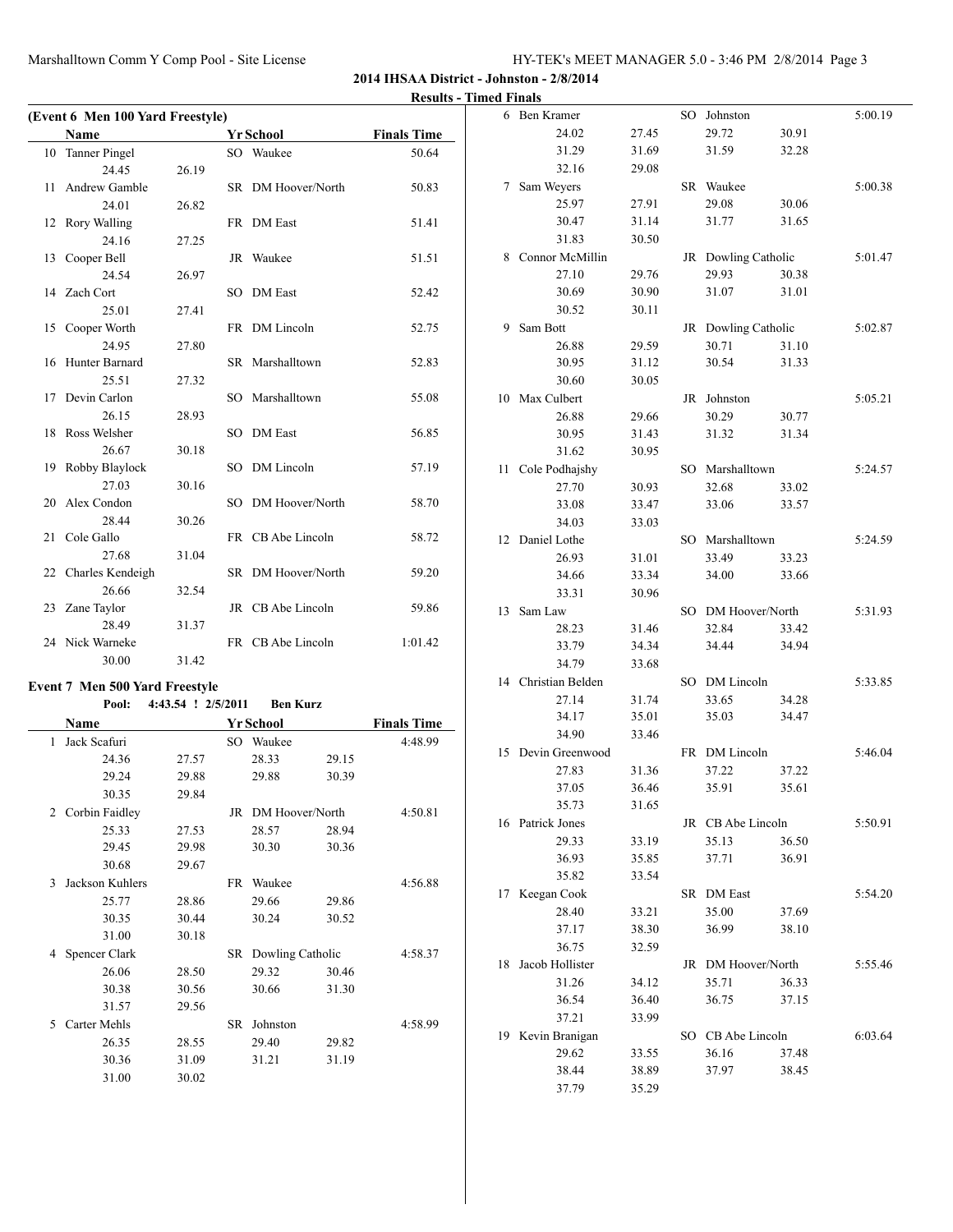### **Results - Timed Finals**

|    | (Event 7 Men 500 Yard Freestyle) |       |     |                   |       |                    |  |  |  |  |  |  |
|----|----------------------------------|-------|-----|-------------------|-------|--------------------|--|--|--|--|--|--|
|    | Name                             |       |     | <b>Yr School</b>  |       | <b>Finals Time</b> |  |  |  |  |  |  |
| 20 | Zach Devine                      |       |     | JR Marshalltown   |       | 6:03.66            |  |  |  |  |  |  |
|    |                                  |       |     | 2:27.66           |       |                    |  |  |  |  |  |  |
| 21 | Caleb Meyer                      |       | SO. | DM Lincoln        |       | 6:08.76            |  |  |  |  |  |  |
|    | 31.64                            | 35.46 |     | 37.46             | 38.63 |                    |  |  |  |  |  |  |
|    | 38.83                            | 38.40 |     | 37.74             | 38.30 |                    |  |  |  |  |  |  |
|    | 38.10                            | 34.20 |     |                   |       |                    |  |  |  |  |  |  |
|    | 22 Tyler Straight                |       | FR. | <b>DM</b> East    |       | 6:16.01            |  |  |  |  |  |  |
|    | 31.04                            | 35.25 |     | 37.85             | 39.01 |                    |  |  |  |  |  |  |
|    | 39.36                            | 39.27 |     | 39.39             | 39.66 |                    |  |  |  |  |  |  |
|    | 39.34                            | 35.84 |     |                   |       |                    |  |  |  |  |  |  |
| 23 | Jared Holcomb                    |       |     | SR CB Abe Lincoln |       | 6:30.07            |  |  |  |  |  |  |
|    | 30.44                            | 34.71 |     | 38.18             |       |                    |  |  |  |  |  |  |
|    |                                  |       |     | 40.54             | 42.48 |                    |  |  |  |  |  |  |
|    | 41.79                            | 39.83 |     |                   |       |                    |  |  |  |  |  |  |
| 24 | Rommello Webster                 |       | SО  | <b>DM</b> East    |       | 7:03.71            |  |  |  |  |  |  |
|    | 32.41                            |       |     |                   |       |                    |  |  |  |  |  |  |
|    |                                  | 36.27 |     |                   |       |                    |  |  |  |  |  |  |

## **Event 8 Men 200 Yard Freestyle Relay Pool: 1:26.62 ! 2/7/2009 Johnston**

## **N Staub, B Ross, B Waldorf, M Taylor**

 $\overline{\phantom{0}}$ 

|    | <b>Team</b>                 |       | Relay                         |                   | <b>Finals Time</b> |
|----|-----------------------------|-------|-------------------------------|-------------------|--------------------|
| 1  | Johnston                    |       | A                             |                   | 1:27.66            |
|    | 1) Dawson Kerr JR           |       | 2) Alex Clark SR              |                   |                    |
|    | 3) Stjepan Fiolic SO        |       | 4) Justin Winnett SR          |                   |                    |
|    | 22.56                       | 22.42 | 21.36                         | 21.32             |                    |
| 2  | Dowling Catholic            |       | A                             |                   | 1:29.77            |
|    | 1) John Carmody SR          |       | 2) Nick Walsh JR              |                   |                    |
|    | 3) Michael Greenfield JR    |       | 4) Neal Conn SR               |                   |                    |
|    | 21.98                       | 22.68 | 22.61                         | 22.50             |                    |
| 3  | Waukee                      |       | A                             |                   | 1:29.83            |
|    | 1) Josh Waltman SO          |       | 2) Zach Linder FR             |                   |                    |
|    | 3) Jackson Kuhlers FR       |       | 4) Jack Scafuri SO            |                   |                    |
|    | 22.57                       | 22.35 | 22.46                         | 22.45             |                    |
|    | 4 DM Hoover/North           |       | A                             |                   | 1:31.31            |
|    | 1) Corbin Faidley JR        |       | 2) Eric Markham SR            |                   |                    |
|    | 3) Matt Schwarz JR          |       | 4) Andrew Gamble SR           |                   |                    |
|    | 23.55                       | 22.82 | 22.16                         | 22.78             |                    |
| 5. | Marshalltown                |       | A                             |                   | 1:31.48            |
|    | 1) Blair Van Staalduine JR  |       |                               | 2) Jack Greene SO |                    |
|    | 3) Sam Carter SR            |       | 4) Daniel Lothe SO            |                   |                    |
|    | 22.35                       | 23.43 | 21.75                         | 23.95             |                    |
| 6  | <b>DM</b> East              |       | A                             |                   | 1:33.15            |
|    | 1) Rory Walling FR          |       | 2) Blake Sunkle SR            |                   |                    |
|    | 3) Lane Galvin SR           |       | 4) Zach Cort SO               |                   |                    |
|    | 23.02                       | 23.83 | 23.57                         | 22.73             |                    |
| 7  | DM Lincoln                  |       | A                             |                   | 1:33.39            |
|    | 1) Carter Worth SR          |       | 2) Cooper Worth FR            |                   |                    |
|    | 3) Christian Belden SO      |       | 4) Tom Chidley JR             |                   |                    |
|    | 22.80<br>CB Abe Lincoln     | 23.48 | 23.74                         | 23.37             |                    |
| 8. |                             |       | A                             |                   | 1:41.95            |
|    | 1) Nick Allmon SR           |       | 2) Cole Gallo FR              |                   |                    |
|    | 3) Eldon Warner JR<br>24.31 | 25.70 | 4) Jesse Crampton JR<br>26.36 | 25.58             |                    |
|    |                             |       |                               |                   |                    |

| <b>Event 9 Men 100 Yard Backstroke</b>    |                                           |       |    |                     |                    |
|-------------------------------------------|-------------------------------------------|-------|----|---------------------|--------------------|
| 51.10 ! 12/21/2009 Dustin Rhoads<br>Pool: |                                           |       |    |                     |                    |
|                                           | Name                                      |       |    | <b>Yr School</b>    | <b>Finals Time</b> |
| $\mathbf{1}$                              | David Ruzicka                             |       |    | SR Dowling Catholic | 54.07              |
|                                           | 26.27                                     | 27.80 |    |                     |                    |
| 2                                         | <b>Brett Shaw</b>                         |       |    | SO Waukee           | 55.23              |
|                                           | 26.37                                     | 28.86 |    |                     |                    |
| 3                                         | Zach Linder                               |       |    | FR Waukee           | 56.52              |
|                                           | 27.54                                     | 28.98 |    |                     |                    |
| 4                                         | Jared DeGroot                             |       |    | JR Johnston         | 56.54              |
|                                           | 27.83                                     | 28.71 |    |                     |                    |
| 5                                         | Seth Schieffer                            |       |    | SO Johnston         | 56.57              |
|                                           | 27.75                                     | 28.82 |    |                     |                    |
| 6                                         | Anton Lambert                             |       |    | JR Johnston         | 57.23              |
|                                           | 27.56                                     | 29.67 |    |                     |                    |
| 7                                         | Ryan Gaumer                               |       |    | FR Dowling Catholic | 57.35              |
|                                           | 27.83                                     | 29.52 |    |                     |                    |
| 8                                         | Chuck Dohrmann                            |       |    | SR Dowling Catholic | 58.32              |
|                                           | 28.10                                     | 30.22 |    |                     |                    |
| 9                                         | Colin Murphy                              |       |    | SR Waukee           | 59.54              |
|                                           | 27.64                                     | 31.90 |    |                     |                    |
| 10                                        | Tom Chidley                               |       |    | JR DM Lincoln       | 59.72              |
|                                           | 28.81                                     | 30.91 |    |                     |                    |
| 11                                        | Chase Ballard                             |       |    | FR DM East          | 1:00.71            |
|                                           | 29.88                                     | 30.83 |    |                     |                    |
|                                           | 12 Luke Severson                          |       |    | SO Marshalltown     | 1:03.88            |
|                                           | 29.47                                     | 34.41 |    |                     |                    |
|                                           | 13 Mark Landherr                          |       |    | FR Marshalltown     | 1:05.12            |
|                                           | 31.72                                     | 33.40 |    |                     |                    |
| 14                                        | Ryan Hass                                 |       |    | SO Marshalltown     | 1:05.19            |
|                                           | 31.64                                     | 33.55 |    |                     |                    |
|                                           | 15 Colton Preston                         |       |    | JR DM Hoover/North  | 1:05.22            |
|                                           | 31.06                                     | 34.16 |    |                     |                    |
| 16                                        | <b>Blake Sunkle</b>                       |       |    | SR DM East          | 1:06.23            |
|                                           | 31.88                                     | 34.35 |    |                     |                    |
| 17                                        | Devin Greenwood                           |       |    | FR DM Lincoln       | 1:08.16            |
|                                           | 32.40                                     | 35.76 |    |                     |                    |
| 18                                        | Drew Garrett                              |       |    | FR DM Lincoln       | 1:11.36            |
|                                           | 33.60                                     | 37.76 |    |                     |                    |
|                                           | 19 Phillip Graham                         |       | SR | DM East             | 1:11.83            |
|                                           | 34.79                                     | 37.04 |    |                     |                    |
| 20                                        | Brandon Lockhart                          |       |    | JR CB Abe Lincoln   | 1:12.11            |
|                                           | 34.32                                     | 37.79 |    |                     |                    |
| 21                                        | Eldon Warner                              |       |    | JR CB Abe Lincoln   | 1:12.14            |
|                                           | 34.73                                     | 37.41 |    |                     |                    |
| 22                                        | Drew Cameron                              |       |    | SO CB Abe Lincoln   | 1:12.67            |
|                                           | 36.20                                     | 36.47 |    |                     |                    |
| 23                                        | Charles Kendeigh                          |       |    | SR DM Hoover/North  | 1:13.63            |
|                                           | 36.01                                     | 37.62 |    |                     |                    |
| 24                                        | Stephen Toothman                          |       |    | FR DM Hoover/North  | 1:21.73            |
|                                           | 39.09                                     | 42.64 |    |                     |                    |
|                                           | <b>Event 10 Men 100 Yard Breaststroke</b> |       |    |                     |                    |

**Pool: 57.36 ! 2/2/2013 Justin Winnett**

 $\overline{a}$ 

| Name             |       | <b>Yr School</b> | <b>Finals Time</b> |
|------------------|-------|------------------|--------------------|
| 1 Justin Winnett |       | SR Johnston      | 57.57              |
| 27.04            | 30.53 |                  |                    |